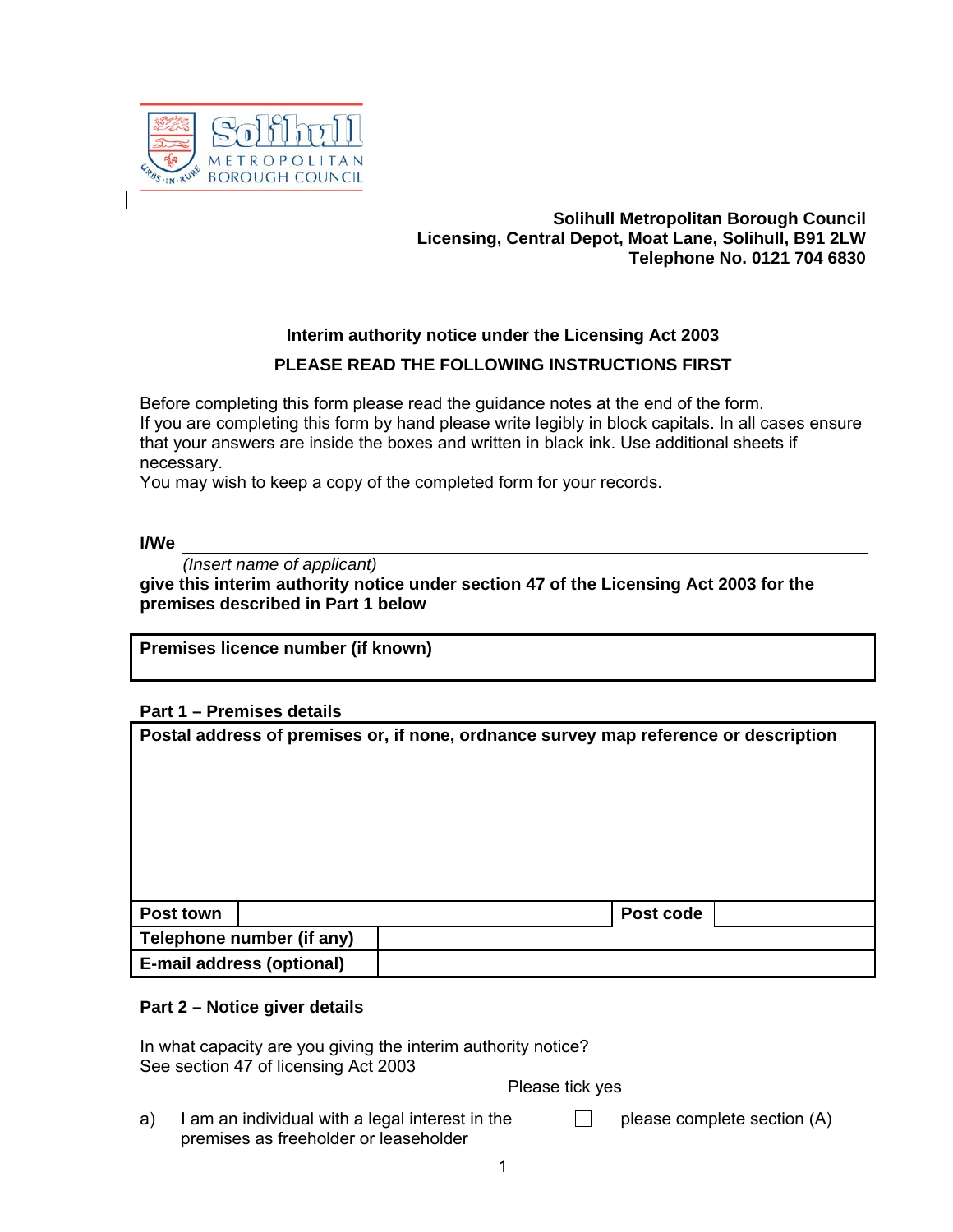b) I am a person other than an individual with a legal interest in the premises as freeholder or leaseholder

|    |     | a limited company                                                                                                           | please complete section (B) |
|----|-----|-----------------------------------------------------------------------------------------------------------------------------|-----------------------------|
|    | ii. | a partnership                                                                                                               | please complete section (B) |
|    | Ш.  | an unincorporated association or                                                                                            | please complete section (B) |
|    | iv. | other                                                                                                                       | please complete section (B) |
| c) |     | I am a personal representative for the former<br>premises licence holder who has died                                       | please complete section (B) |
| d) |     | I have power of attorney which is registered for<br>the former premises licence holder who has<br>become mentally incapable | please complete section (B) |
| e) |     | I am the insolvency practitioner for the former<br>premises licence holder who is insolvent                                 | please complete section (B) |
|    |     | am applying as the former premises licence                                                                                  | please complete section (B) |

f) I am applying as the former premises licence holder is no longer entitled to work in the UK.

# **Date of lapsing of licence**

e)

On what date (as applicable) Day Month Year

- did the former premises licence holder die?
- was the power of attorney registered under section 6 of the Enduring Powers of Attorney Act 1985?
- did the former holder become insolvent?
- did the former holder's immigration status expire?

# **(A) DETAILS OF INDIVIDUAL NOTICE GIVERS** (fill in as applicable)

| Mrs<br>Mr                                                                      |                                  | Miss |  | Ms                        | Other Title (for<br>example, Rev) |     |                        |
|--------------------------------------------------------------------------------|----------------------------------|------|--|---------------------------|-----------------------------------|-----|------------------------|
| <b>Surname</b>                                                                 |                                  |      |  | <b>First names</b>        |                                   |     |                        |
| Date of birth                                                                  |                                  |      |  | I am 18 years old or over |                                   | are | Please tick yes if you |
| <b>Nationality</b>                                                             |                                  |      |  |                           |                                   |     |                        |
| <b>Current residential</b><br>address if different<br>from premises<br>address |                                  |      |  |                           |                                   |     |                        |
| <b>Post Town</b>                                                               |                                  |      |  |                           | <b>Postcode</b>                   |     |                        |
|                                                                                | Daytime contact telephone number |      |  |                           |                                   |     |                        |
| <b>E-mail address</b><br>(optional)                                            |                                  |      |  |                           |                                   |     |                        |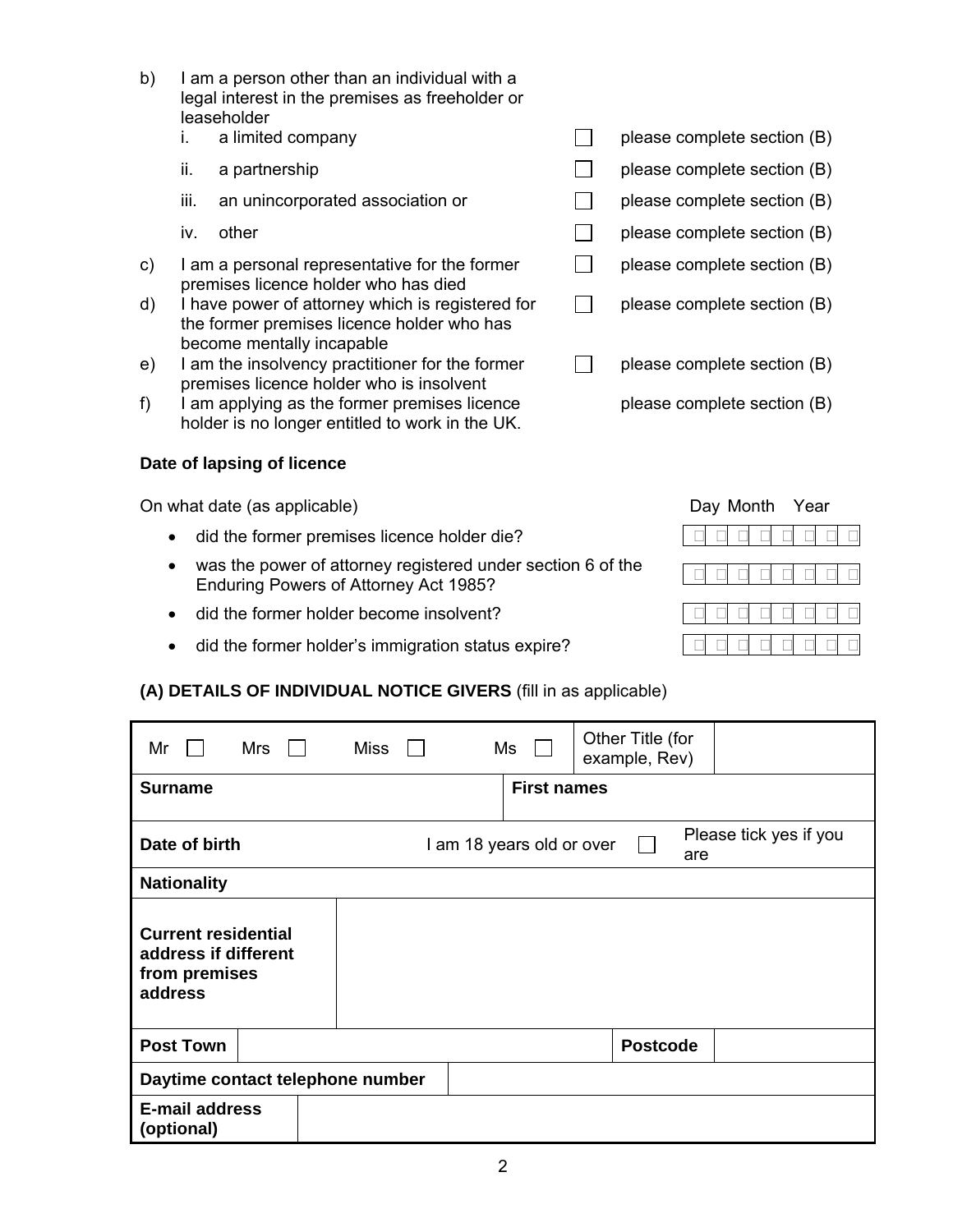# **DETAILS OF SECOND INDIVIDUAL NOTICE GIVER (IF APPLICABLE)**

| Mr<br>Mrs                                                                      | Miss | Ms                                                                    | Other Title (for<br>example, Rev) |  |  |
|--------------------------------------------------------------------------------|------|-----------------------------------------------------------------------|-----------------------------------|--|--|
| <b>Surname</b>                                                                 |      | <b>First names</b>                                                    |                                   |  |  |
|                                                                                |      |                                                                       |                                   |  |  |
| Date of birth                                                                  |      | Please tick yes if you<br>I am 18 years old or over<br>$\perp$<br>are |                                   |  |  |
| <b>Nationality</b>                                                             |      |                                                                       |                                   |  |  |
| <b>Current residential</b><br>address if different<br>from premises<br>address |      |                                                                       |                                   |  |  |
| <b>Post Town</b>                                                               |      |                                                                       | <b>Postcode</b>                   |  |  |
| Daytime contact telephone number                                               |      |                                                                       |                                   |  |  |
| <b>E-mail address</b><br>(optional)                                            |      |                                                                       |                                   |  |  |

## **(B) NON-INDIVIDUAL NOTICE GIVER**

**Please provide name and registered address of applicant in full. Where appropriate please give any registered number. In the case of a partnership or other joint venture (other than a body corporate), please give the name and address of each party concerned**

| Name                                                                                          |
|-----------------------------------------------------------------------------------------------|
| Address                                                                                       |
|                                                                                               |
|                                                                                               |
| Registered number (where applicable)                                                          |
| Description of applicant (for example, partnership, company, unincorporated association etc.) |
| Telephone number (if any)                                                                     |
| E-mail address (optional)                                                                     |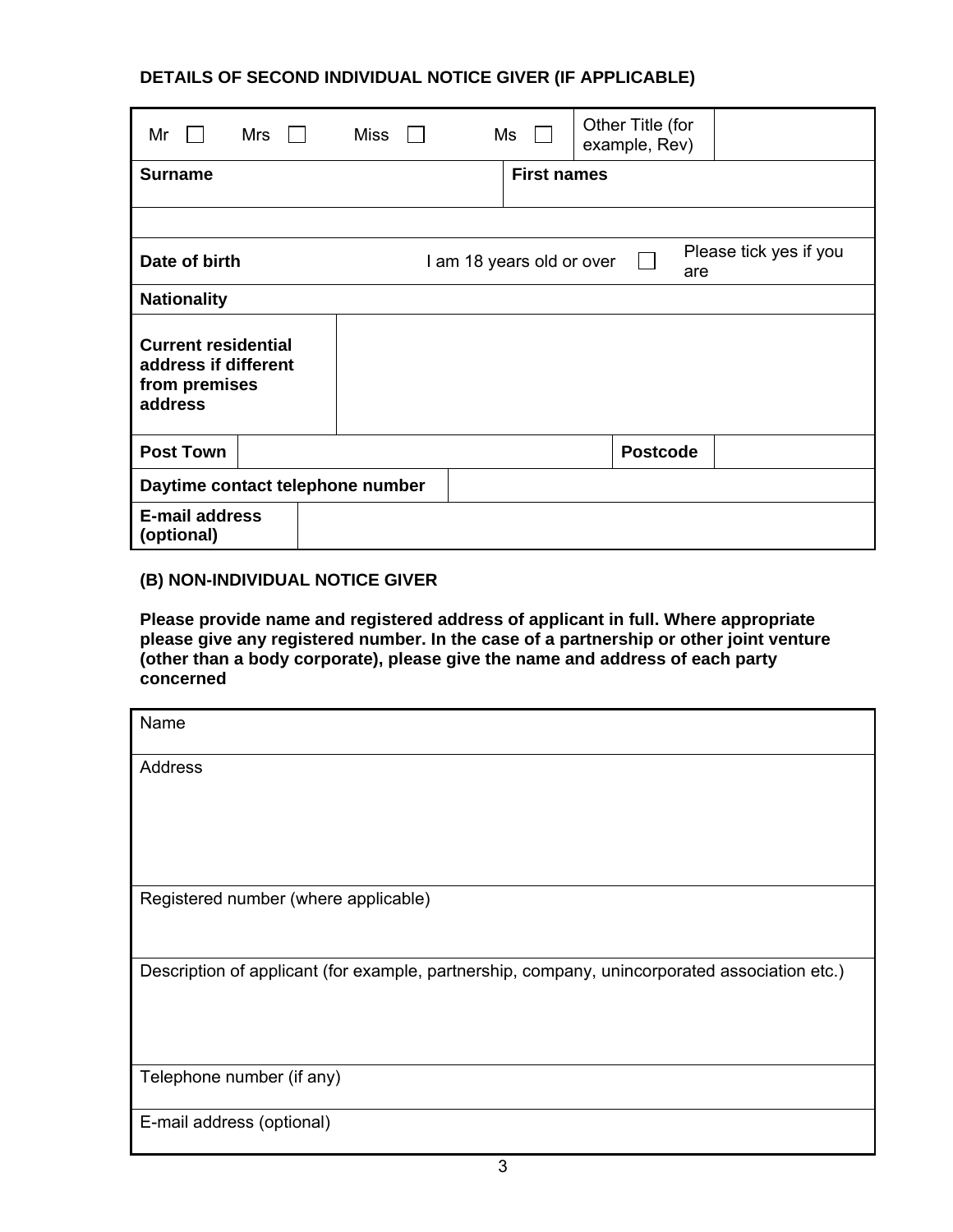| Yes (please tick)                                                                        |
|------------------------------------------------------------------------------------------|
|                                                                                          |
| Day Month<br>Year                                                                        |
|                                                                                          |
| <b>Please tick yes</b>                                                                   |
|                                                                                          |
| I have sent a copy of this form to the chief officer of police for the area in which the |
| I have sent a copy of this form to Home Office Immigration Enforcement                   |
| I have notified the designated premises supervisor (if different from the premises       |
| I confirm that I am entitled to work in the United Kingdom (please see guidance note 2)  |
| I understand that if I do not comply with the above requirements my application will     |
|                                                                                          |

**THIS NOTICE WILL LAPSE AT THE END OF THE 28 PERIOD AFTER THE LAPSING OF THE PREMISES LICENCE UNLESS A COPY OF THE NOTICE HAS BEEN GIVEN TO THE CHIEF OFFICER OF POLICE FOR THE POLICE AREA OR EACH POLICE AREA IN WHICH THE PREMISES IS SITUATED; AND A COPY HAS BEEN SENT TO HOME OFFICE IMMIGRATION ENFORCMENT.**

**IT IS AN OFFENCE, UNDER SECTION 158 OF THE LICENSING ACT 2003, TO MAKE A FALSE STATEMENT IN OR IN CONNECTION WITH THIS APPLICATION. THOSE WHO MAKE A FALSE STATEMENT MAY BE LIABLE ON SUMMARY CONVICTION TO A FINE OF ANY AMOUNT.** 

**IT IS AN OFFENCE UNDER SECTION 24B OF THE IMMIGRATION ACT 1971 FOR A PERSON TO WORK WHEN THEY KNOW, OR HAVE REASONABLE CAUSE TO BELIEVE, THAT THEY ARE DISQUALIFIED FROM DOING SO BY REASON OF THEIR IMMIGRATION STATUS. THOSE WHO EMPLOY AN ADULT WITHOUT LEAVE OR WHO IS SUBJECT TO CONDITIONS AS TO EMPLOYMENT WILL BE LIABLE TO A CIVIL PENALTY UNDER SECTION 15 OF THE IMMIGRATION, ASYLUM AND NATIONALITY ACT 2006 AND, PURSUANT TO SECTION 21 OF THE SAME ACT, WILL BE COMMITTING AN OFFENCE WHERE THEY DO SO IN THE KNOWLEDGE, OR WITH REASONABLE CAUSE TO BELIEVE, THAT THE EMPLOYEE IS DISQUALIFIED.**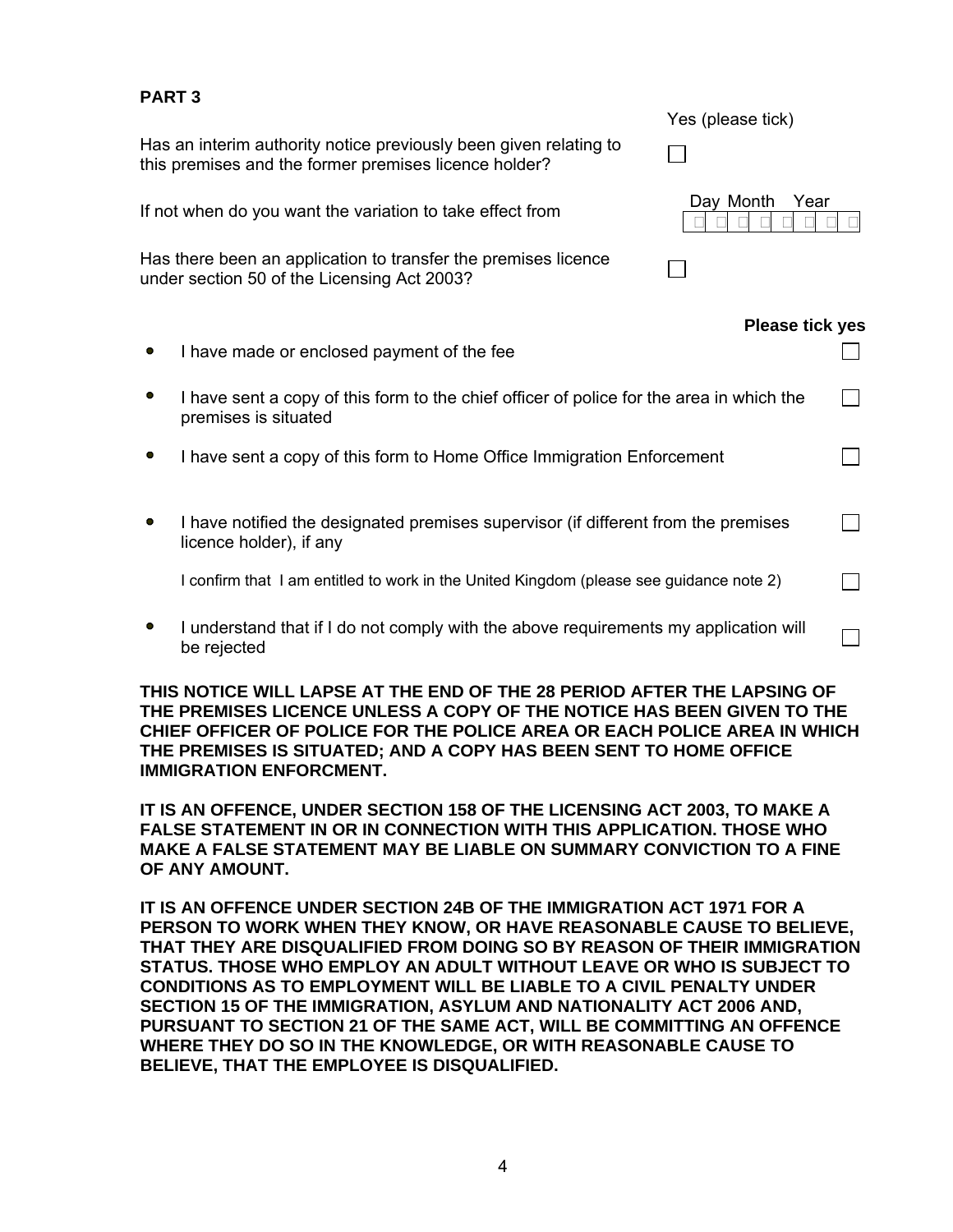### **Part 4 – Signatures** (please read guidance note1)

**Signature of notice giver or notice giver's solicitor or other duly authorised agent** (please read guidance note 3)**. If signing on behalf of the notice giver please state in what capacity.** 

| Signature |  |
|-----------|--|
| Date      |  |
| Capacity  |  |

**For joint notices signature of 2nd notice giver or 2nd notice giver's solicitor or other authorised agent** (please read guidance note 4)**. If signing on behalf of the applicant please state in what capacity.**

| Signature |  |
|-----------|--|
| Date      |  |
| Capacity  |  |

| Contact name (where not previously given) and address for correspondence associated<br>with this notice (please read guidance note 5) |                           |  |           |  |
|---------------------------------------------------------------------------------------------------------------------------------------|---------------------------|--|-----------|--|
| Post town                                                                                                                             |                           |  | Post code |  |
|                                                                                                                                       | Telephone number (if any) |  |           |  |
| If you would prefer us to correspond with you by e-mail your e-mail address (optional)                                                |                           |  |           |  |

## **Notes for Guidance**

1. The notice must be signed.

### 2. **Right to work/immigration status for individual applicants and applications from partnerships which are not limited liability partnerships:**

A licence may not be held by an individual or an individual in a partnership which is not a limited liability partnership who:

- does not have the right to live and work in the UK; or
- is subject to a condition preventing him or her from doing work relating to the carrying on of a licensable activity.

Any premises licence issued on or after 6 April 2017 will lapse if the holder ceases to be entitled to work in the UK.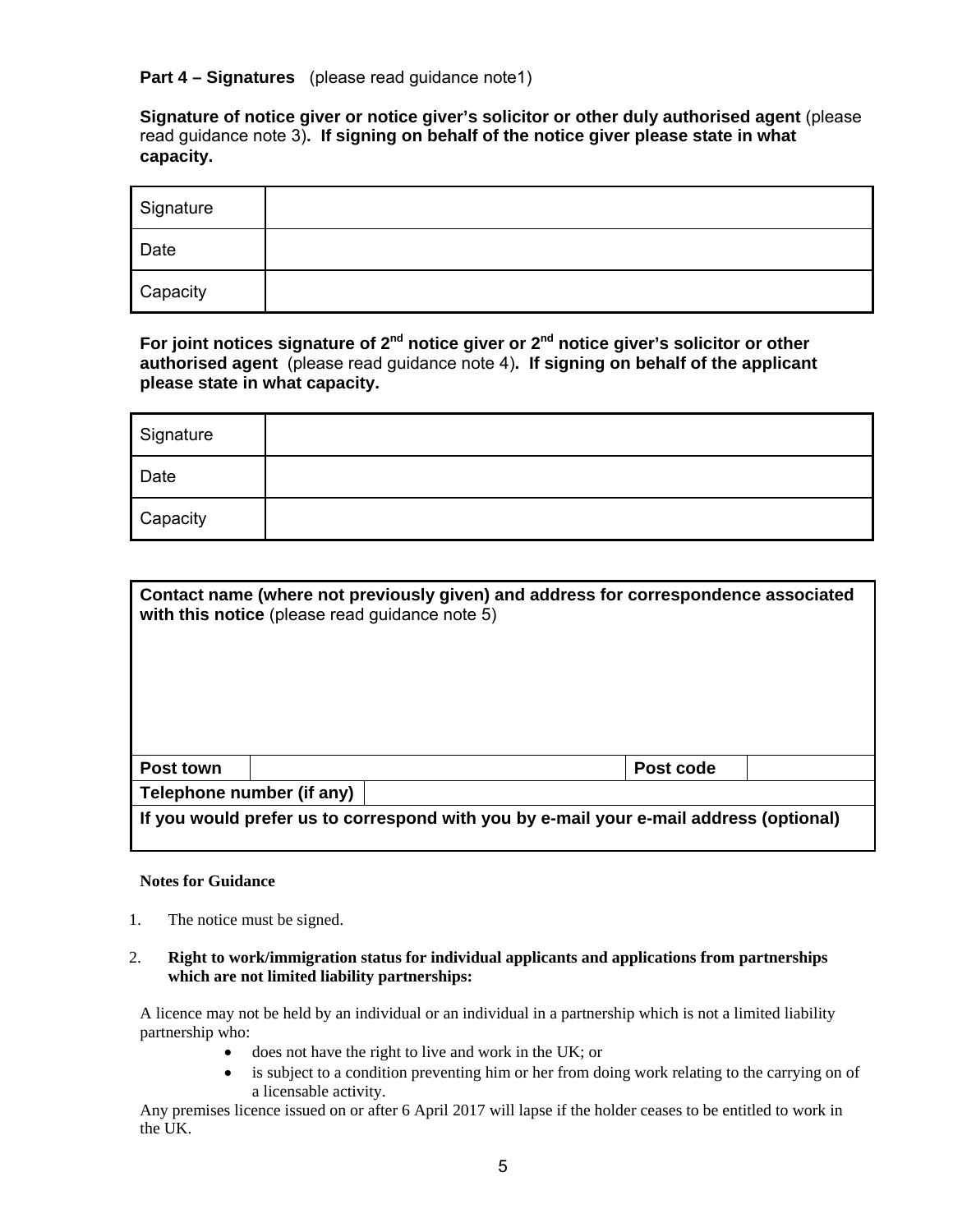Applicants must demonstrate that they have the right to work in the UK and are not subject to a condition preventing them from doing work relating to the carrying on of a licensing activity. They do this by providing with this application copies or scanned copies of the following documents (which do not need to be certified).

### **Documents which demonstrate entitlement to work in the UK**

- An expired or current passport showing the holder, or a person named in the passport as the child of the holder, is a British citizen or a citizen of the UK and Colonies having the right of abode in the UK [please see note below about which sections of the passport apply].
- An expired or current passport or national identity card showing the holder, or a person named in the passport as the child of the holder, is a national of a European Economic Area country or Switzerland.
- A Registration Certificate or document certifying permanent residence issued by the Home Office to a national of a European Economic Area country or Switzerland.
- A Permanent Residence Card issued by the Home Office to the family member of a national of a European Economic Area country or Switzerland.
- A current Biometric Immigration Document (Biometric Residence Permit) issued by the Home Office to the holder indicating that the person named is allowed to stay indefinitely in the UK, or has no time limit on their stay in the UK.
- A current passport endorsed to show that the holder is exempt from immigration control, is allowed to stay indefinitely in the UK, has the right of abode in the UK, or has no time limit on their stay in the UK.
- A current Immigration Status Document issued by the Home Office to the holder with an endorsement indicating that the named person is allowed to stay indefinitely in the UK or has no time limit on their stay in the UK, when produced in combination with an official document giving the person's permanent National Insurance number and their name issued by a Government agency or a previous employer.
- A full birth or adoption certificate issued in the UK which includes the name(s) of at least one of the holder's parents or adoptive parents, together with an official document giving the person's permanent National Insurance number and their name issued by a Government agency or a previous employer.
- A birth or adoption certificate issued in the Channel Islands, the Isle of Man or Ireland when produced in combination with an official document giving the person's permanent National Insurance number and their name issued by a Government agency or a previous employer.
- A certificate of registration or naturalisation as a British citizen, when produced in combination with an official document giving the person's permanent National Insurance number and their name issued by a Government agency or a previous employer.
- A current passport endorsed to show that the holder is allowed to stay in the UK and is currently allowed to work and is not subject to a condition preventing the holder from doing work relating to the carrying on of a licensable activity.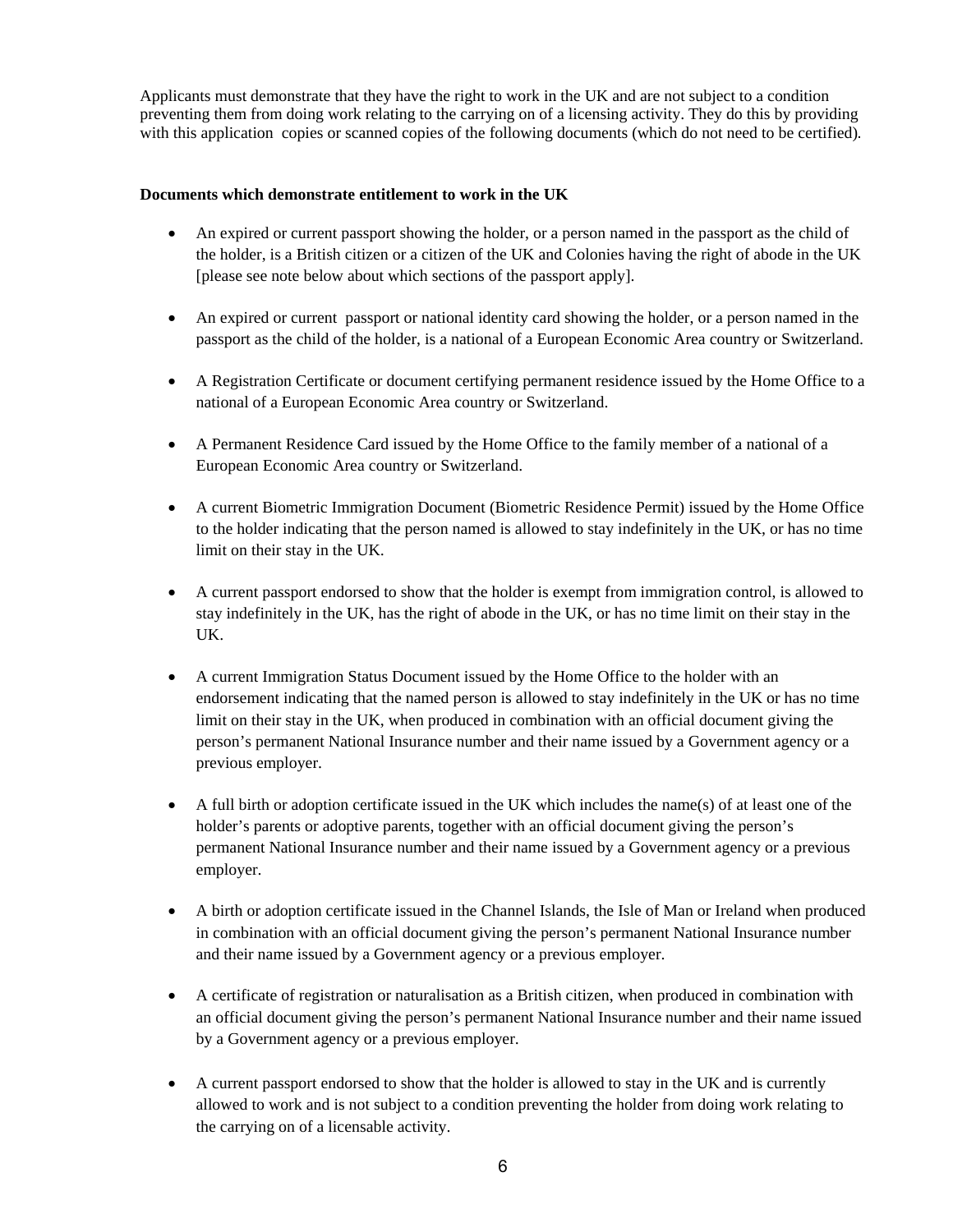- A current Biometric Immigration Document (Biometric Residence Permit) issued by the Home Office to the holder which indicates that the named person can currently stay in the UK and is allowed to do the work in question.
- A current Residence Card issued by the Home Office to a person who is not a national of an EEA state or Switzerland but who is a family member of such a national or who has derivative rights or residence.
- A current Immigration Status Document containing a photograph issued by the Home Office to the holder with an endorsement indicating that the named person may stay in the UK, and is allowed to work and is not subject to a condition preventing the holder from doing work relating to the carrying on of a licensable activity when produced in combination with an official document giving the person's permanent National Insurance number and their name issued by a Government agency or a previous employer.
- A Certificate of Application, less than 6 months old, issued by the Home Office under regulation 17(3) or 18A (2) of the Immigration (European Economic Area) Regulations 2006, to a person who is not a national of an EEA state or Switzerland but who is a family member of such a national or who has derivative rights of residence.
- Reasonable evidence that the person has an outstanding application to vary their permission to be in the UK with the Home Office such as the Home Office acknowledgement letter or proof of postage evidence, or evidence that the person has an appeal or administrative review pending on an immigration decision, such as an appeal or administrative review reference number.
- Reasonable evidence that a person who is not a national of an EEA state or Switzerland but who is a family member of such a national or who has derivative rights of residence in exercising treaty rights in the UK including:-
- evidence of the applicant's own identity such as a passport,
- evidence of their relationship with the EEA family member e.g. a marriage certificate, civil partnership certificate or birth certificate, and
- evidence that the EEA national has a right of permanent residence in the UK or is one of the following if they have been in the UK for more than 3 months:
	- (i) working e.g. employment contract, wage slips, letter from the employer,
	- (ii) self-employed e.g. contracts, invoices, or audited accounts with a bank,
	- (iii) studying e.g. letter from the school, college or university and evidence of sufficient funds; or
	- (iv) self-sufficient e.g. bank statements.

Family members of EEA nationals who are studying or financially independent must also provide evidence that the EEA national and any family members hold comprehensive sickness insurance in the UK. This can include a private medical insurance policy, an EHIC card or an S1, S2 or S3 form.

Original documents must not be sent to licensing authorities. If the document copied is a passport, a copy of the following pages should be provided:-

(i). any page containing the holder's personal details including nationality;

(ii) any page containing the holder's photograph;

(iii) any page containing the holder's signature;

(iv) any page containing the date of expiry; and

(v) any page containing information indicating the holder has permission to enter or remain in the UK and is permitted to work.